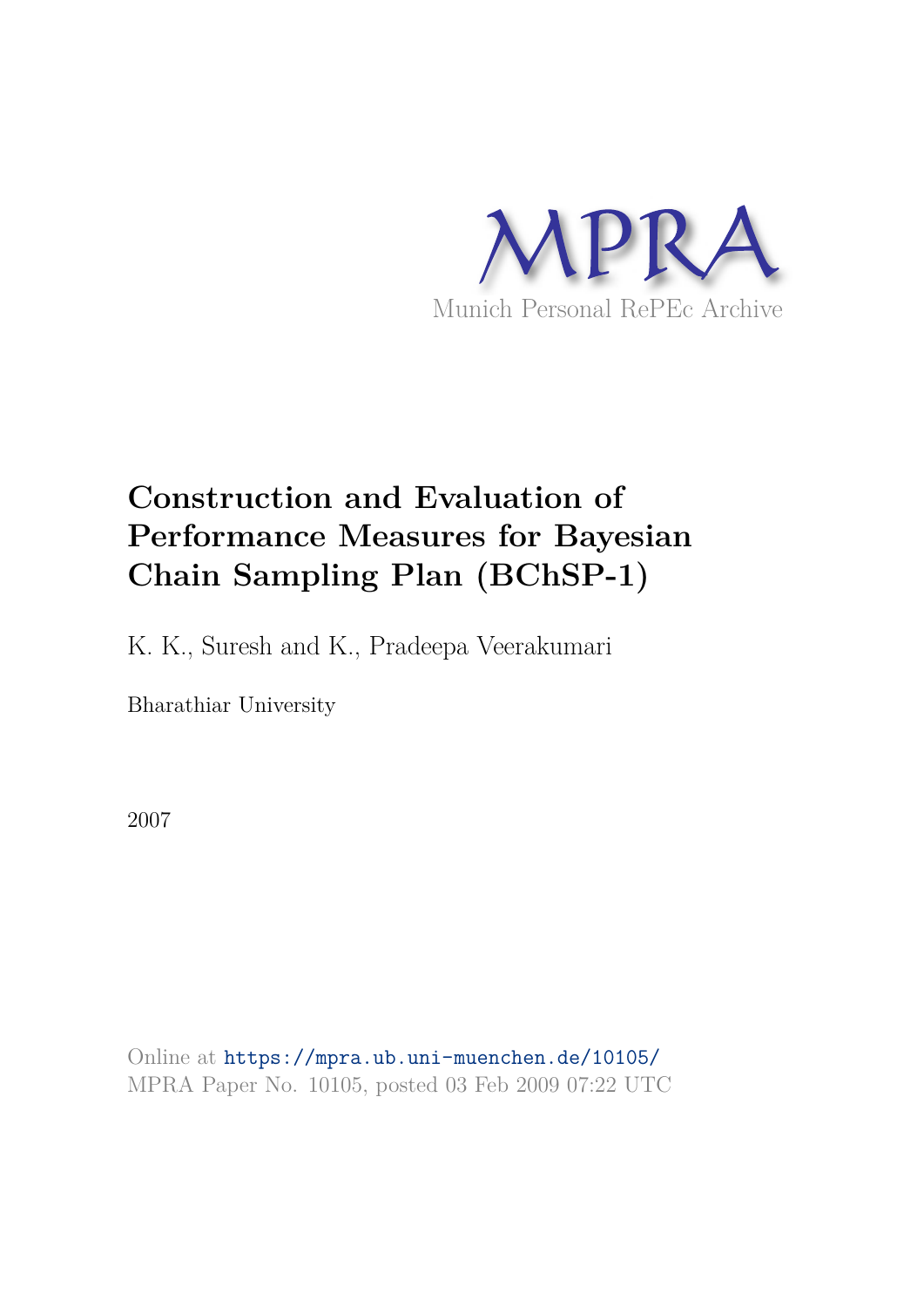# **CONSTRUCTION AND EVALUTION OF PERFORMANCE MEASURES FOR BAYESIAN CHAIN SAMPLING PLAN (BChSP-1)**

#### **K. K. SURESH\* and K. PRADEEPA VEERAKUMARI\*\***

**Department of Statistics, Bharathiar University, Coimbatore-641046, Tamilnadu, India**

### **Abstract:**

Bayesian Acceptance Sampling Approach is associated with utilization of prior process history for the selection of Distributions (viz., Gamma Poisson, Beta Binomial) to describe the random fluctuations involved in Acceptance Sampling. Calvin (1984) provides procedures and tables for implementing Bayesian Sampling Plan. Dodge (1955) has proposed Chain Sampling Plan in which Chain Sampling Plan allows significant reduction in sample size and the condition for a continuing succession of lots from a stable and trusted supplier. Usha (1991) has proposed procedure for Bayesian Chain Sampling Plan. Latha (2002) has further studied Bayesian Chain Sampling Plan – 1 involving designing of Bayesian Chain Sampling Plan indexed through AQL, LQL, OAOQL, and MAAPD.

The main thrust of this paper is to account for the possibility of dependence among the items of a sample. This paper mainly relates with the procedure for designing Bayesian Chain Sampling Plan indexed with acceptable and limiting quality levels. Tables and Procedures are also provided for the selection of the parameters for the plan with specified  $h_1$ ,  $h_0$  and  $h_2$ . Numerical Illustration are also provided for the shop floor applications of these procedures.

# **Keywords:**

BAYESIAN ACCEPTANCE SAMPLING, CHAIN SAMPLING PLAN, BETA-BINOMIAL DISTRIBUTION, GAMMA-POISSON DISTRIBUTION,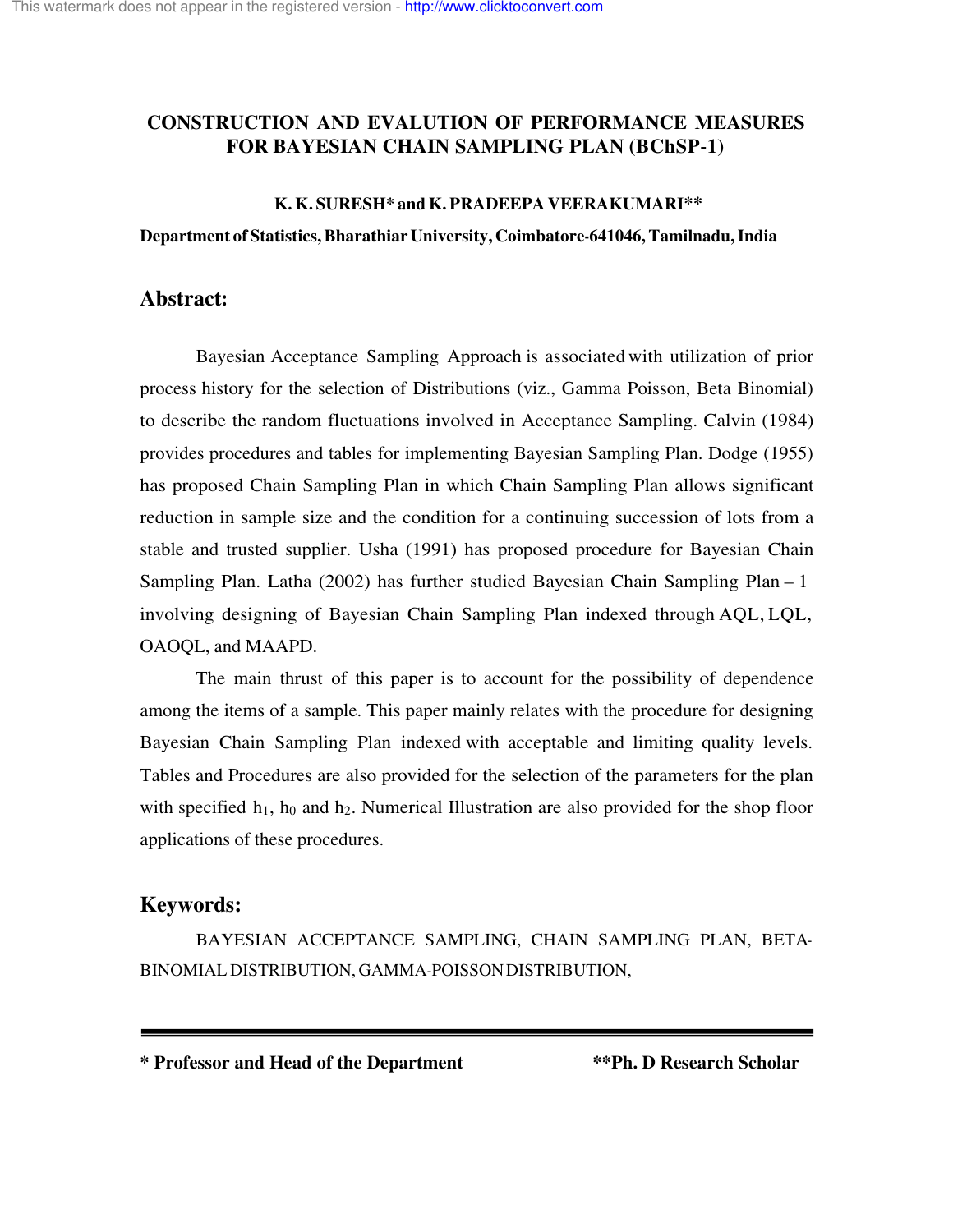### **Introduction**

# **Acceptance Sampling by Attributes**

Acceptance Sampling is necessarily a defensive measure, instituted as protective device against the threat of deterioration in quality. Bayesian methodology offers a rational theory of personalistic beliefs in contexts of uncertainty. American National Standards Institutes/American Society for Quality Control Standard A2 (1987) defines Acceptance Sampling "as the methodology that deals with procedure through which decisions to accept or reject are based on the results of the inspection of samples". According to Dodge (1969), the major areas of acceptance samplings are

- 1. Lot-by-lot sampling by the methods of attributes, in which each unit in a sample is inspected on a go-no-go basis for one or more characteristics;
- 2. Lot-by-lot sampling by the methods of variables, in which each unit in a sample is measured for a single characteristic, such as weight or strength;
- 3. Continuous sampling of a flow of units by the methods of attributes; and
- 4. Special purpose plans including Chain Sampling, Skip-lot sampling and small-sample plans etc.,

### **Bayesian Statistics**

Bayesian Statistics is directed towards the use of sample information. Thomas Bayes (1702-1761) was the first to use prior information in inductive inference and the approach to statistics, which formally seeks to utilize prior information, is called Bayesian analysis. Suppose a product in a series is supplying a product, due to random fluctuations these lots will differ in quality even though the process is stable and in control. These fluctuations can be separated in to within lot (sampling) variations of individual units and between lot (sampling and process) variations.

# **Bayesian Acceptance Sampling**

Bayesian Acceptance Sampling Approach is associated with utilization of prior process history for the selection of distributions (viz., Gamma Poisson, Beta Binomial) to describe the random fluctuations involved in Acceptance Sampling. Bayesian sampling plans requires the user to specify explicitly the distribution of defectives from lot to lot.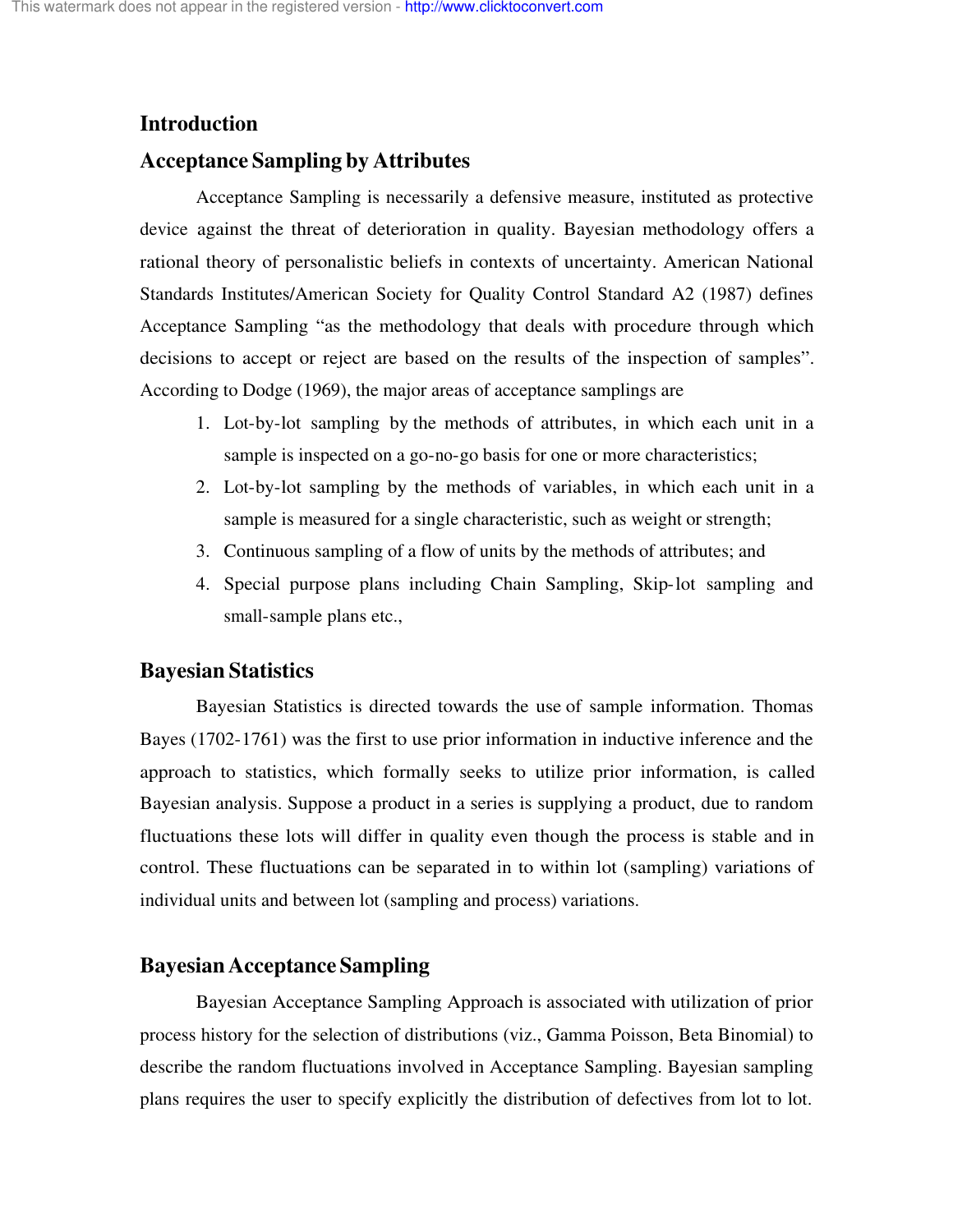The prior distribution is the expected distribution of a lot quality on which the sampling plan is going to operate. The distribution is called prior because it is formulated prior to the taking of samples. The combination of prior knowledge, represented with the prior distribution, and the empirical knowledge based on the sample leads o the decision on the lot.

### **Gamma-Poisson Distribution**

Let x be the number of defects with  $\lambda$  as expected number of defects per unit, and let the corresponding Poisson probability be denoted by

$$
g(x, n\lambda) = e^{-n\lambda} (n\lambda)^{x} / x!
$$

Assuming that λ has a Gamma **-**Poisson distribution is given as

$$
g_w(x, n\lambda) = \int_0^8 g(x, n\lambda) w(\lambda) d\lambda
$$

# **Beta - Binomial Distribution**

Let x be the outcome of n Bernoulli trials with a fixed probability p, and let the corresponding binomial probability be denoted by

$$
b(x, n, p) = {^n}C_x p^x q^{n-x}
$$

Assuming that  $p$  has a prior distribution with density  $w(p)$ , the marginal distribution of x, the mixed binomial distribution is given as

$$
b_w(x, n) = \int_0^1 b(x, n, p) w(p) dp
$$

Calvin (1984) provides procedures and tables for implementing Bayesian Sampling Plans. A set of tables presented by Oliver and Springer (1972) are based on assumption of Beta prior distribution with specific posterior risk to achieve minimum sample size, which avoids the problem of estimating cost parameters. It is generally true that Bayesian Plan requires a smaller sample size than a conventional sampling plan with the same producer and consumer risks. Schafer (1967) discusses single sampling by attributes using three prior distributions of lot quality. Hald (1960) gives an extensive account of sampling plans based on discrete prior distributions of product quality. Case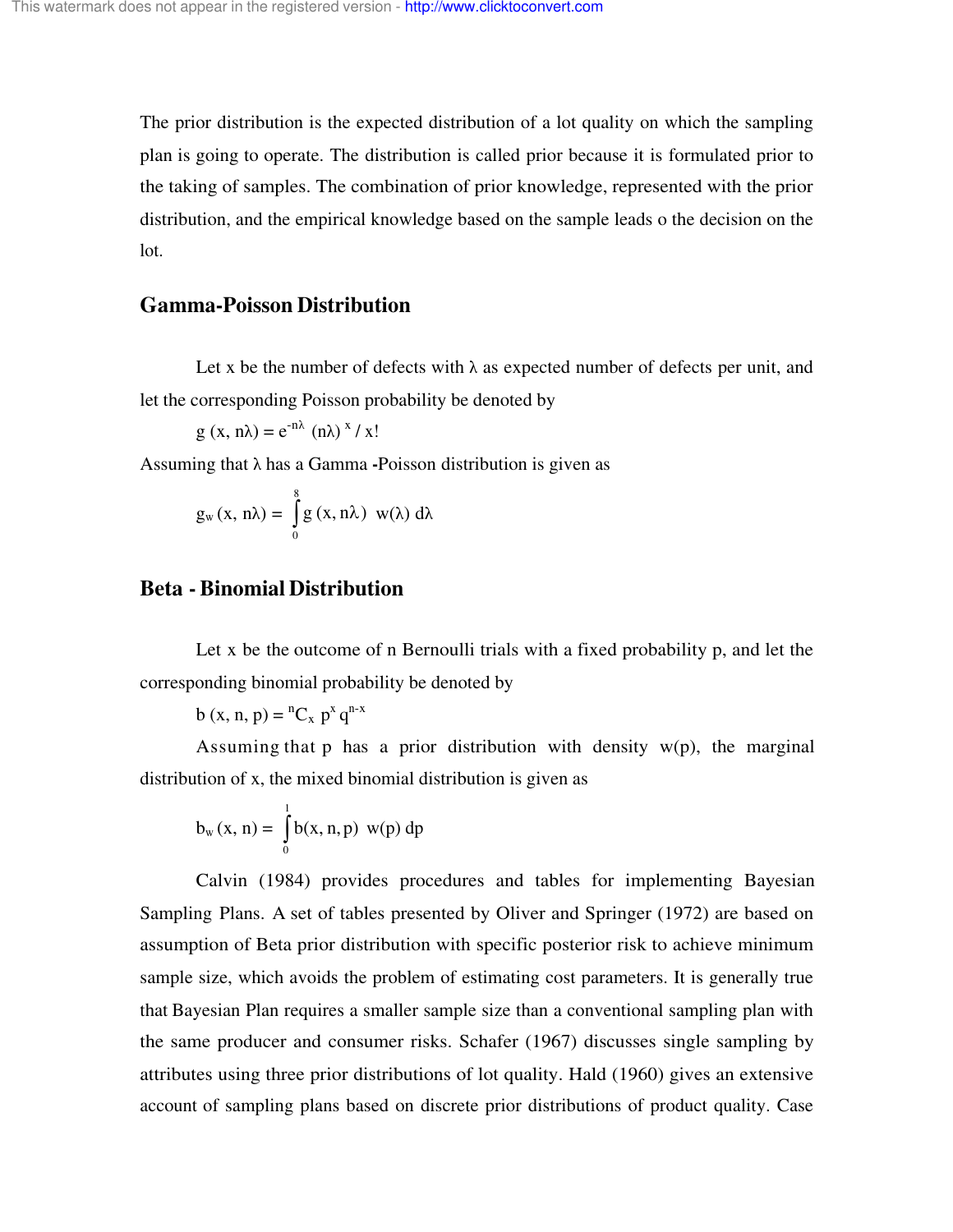and Keats (1982) have provided a table for the classification of attributes sampling plan design methodologies.

Deepa (2002) has studied the formulation of a Bayesian Sampling Plan using acceptance probability with Gamma prior distribution for product quality using producer and consumer quality levels with selection procedure for Bayesian Special type of Double Sampling Plan with MAAOQ and also the sum of weighted risks and designing sampling plans of the one plan suspension system and Quick switching system.

Latha (2002) has studied average probability of acceptance function for single sampling plan with Gamma Prior distribution. Formula of inflection point and tangent at the inflection point are also derived. A selection procedure for Bayesian Single sampling attributes plan (with Gamma prior distribution) based on AQL and LQL, point of control and relative slope at that point, MAAPD and K, measure of sharpness are also explained, and lot acceptance procedures are developed for Bayesian Single sampling attributes plans when the acceptance number is fixed and when the sample size is fixed.

Tables of average probability of acceptance for BChSP-1 are constructed and the selection of BChSP-1 plan, which are based on AQL, LQL, IQL, Inflection Point and Overall Average Outgoing Quality Limit (OAOQL), are designed. Selection Procedures for BChSP-1 plan by minimizing the sum of weighted risks, the average cost and regrets functions for BChSP-1 have been derived and the minimum regret function is also obtained.

# **Chain Sampling Plan (ChSP– 1)**

Sampling inspection in which the criteria for acceptance and non acceptance of the lot depend in part on the results of the inspection of immediately preceding lots is adopted in Chain Sampling Plan. Chain Sampling Plan (ChSP-1) proposed by Dodge (1955) making use of cumulative results of several samples help to overcome the short comings of the Single Sampling Plan.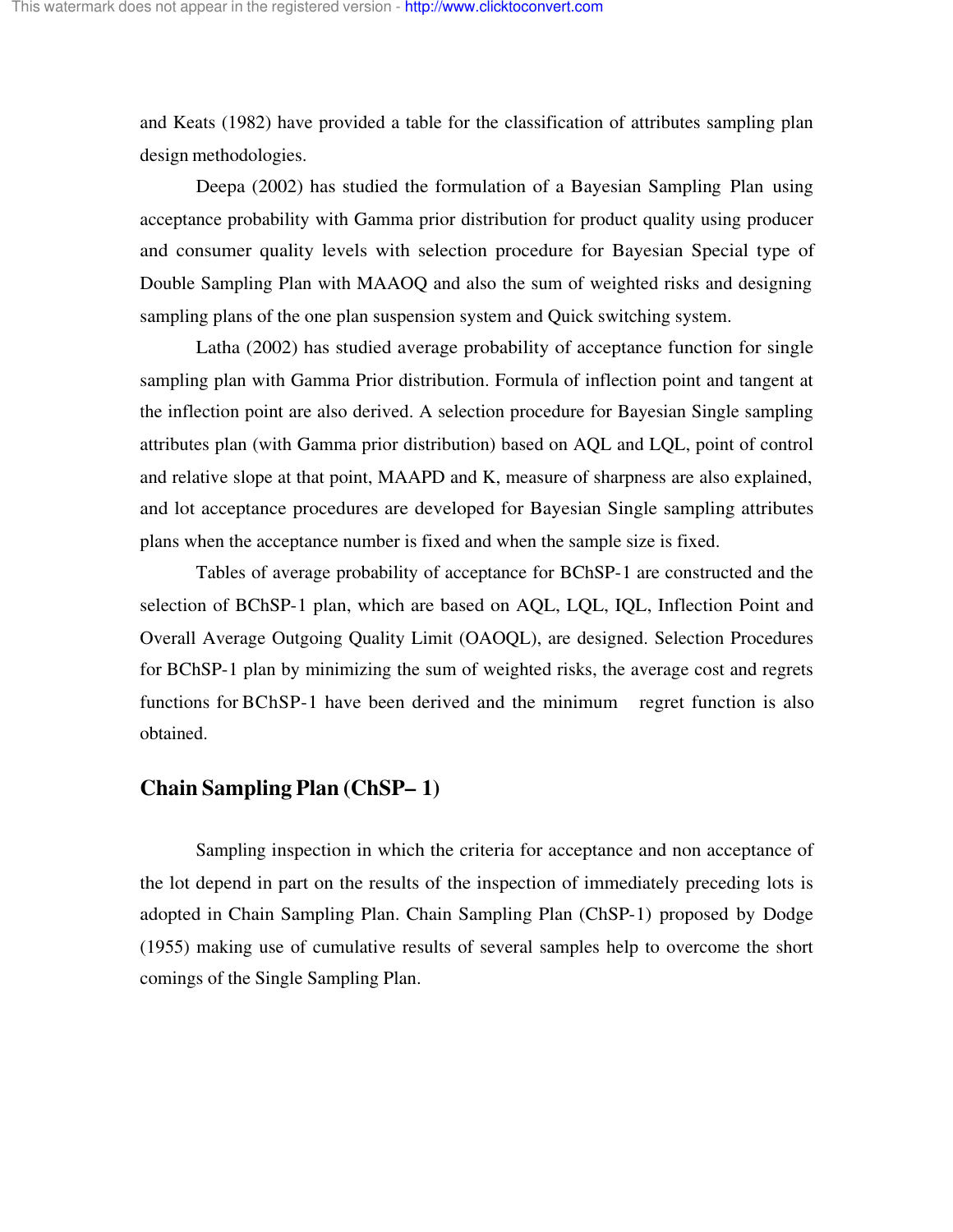# **Conditions for application of ChSP -1:**

The cost of destructiveness of testing is such that a relatively small sample sizes I necessary, although other factors make a large sample desirable.

- 1) The product to be inspected comprises a series of successive lots produced by a continuing process.
- 2) Normally lots are expected t be of essentially the same quality.
- 3) The consumer has faith in the integrity of the producer.

# **Operating Procedure**

The plan is implemented in the following way:

- 1) For each lot, select a sample of n units and test each unit for conformance to the specified requirements.
- 2) Accept the lot if d (the observed number of defectives) is zero in the sample of n units, and reject if  $d > 1$ .
- 3) Accept the lot if d is equal to 1 and if no defectives are found in the immediately preceding i samples of size n.

Dodge (1955) has given the operating characteristic function of ChSP-1 as

 $P_a(p) = P_0 + P_1 (P_0)^i$ ,

Where  $P_i$  = probability of finding j nonconforming units in a sample of n units for  $j = 0.1$ .

The Chain sampling Plan is characterized by the parameters n and i.

When  $i=$ , the OC function of a ChSP  $-1$  plan reduces to the OC function of the Single Sampling Plan with acceptance number zero and when  $i = 0$ , the OC function of ChSP-1 plan reduces to the OC function of the Single Sampling Plan with acceptance number 1.

# **Bayesian Chain Sampling Plan (BChSP-1)**

According to Dodge (1955) the operating characteristic function of ChSP-1 is  $P_a(p) = P_0 + P_1 (P_0)^i$ ,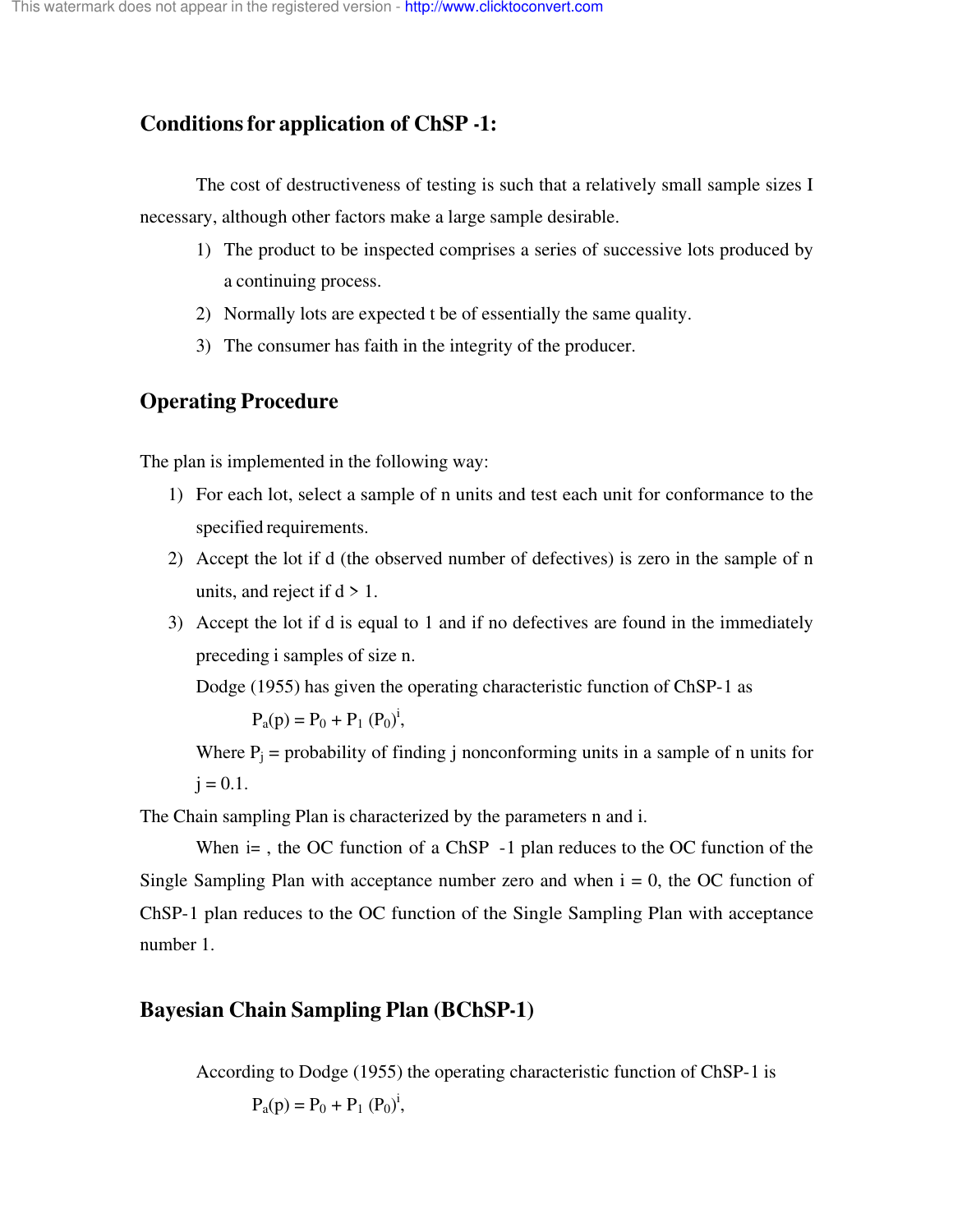The Chain Sampling Plan (ChSP-1) is characterized by two parameters n and i, where n is the sample size and i is the number of preceding samples with zero defective, using the OC curve, Dodge (1955) has studied the properties of the Chain Sampling Plan. Clark (1960) has presented additional OC curves, which cover most of the situations. Soundararajan (1978 a, b) has described procedures and tables for construction and selection of Chain sampling plans (ChSP-1) indexed by specified parameters. The probability of acceptance of ChSP-1 based on Poisson Model is provided as

$$
P(n, i / p) = e^{-np} + e^{-np (1+i)} np
$$

Using the Past history of inspection, it is observed that p follows Gamma distribution with density function,

$$
w(p) = e^{-pt} p^{s-i} t^s / \Gamma(s), \quad s, t > 0, \quad p > 0
$$

The average probability of acceptance is given as

$$
\overline{P} = \int_{0}^{\infty} P(n, i/p) w(p) dp
$$
  
=  $s^{s} / (s + n\mu)^{s} + ns^{s+1} \mu / (s + n\mu + ni\mu)^{s+1}$ 

Where  $\mu = s/t$ , is the mean value of the product quality p.

# **Designing of Bayesian Chain Sampling Plan (BChSP-1) indexed with Relative slopes of Acceptable and Limiting Quality Levels:**

#### **Selection at the Acceptable Quality Level**

Table 1 is used to select the parameters for Bayesian Chain Sampling Plan indexed by  $\mu_1$  and  $h_1$ . For example, for given  $\mu_1 = 0.01$  and  $h_1 = 0.07$ , from Table 1 under the column headed  $h_1$  locate the value equal to or just greater than specified  $h_1$ . Corresponding to this h<sub>1</sub>, the values of associated are  $n\mu_1 = 0.0808$ , s = 1 and i = 9. From this one can obtain the sample size as  $n= \frac{p_1}{\mu_1}$  8. Thus the parameters are  $n= 8$ , s = 1 and  $i = 9$ .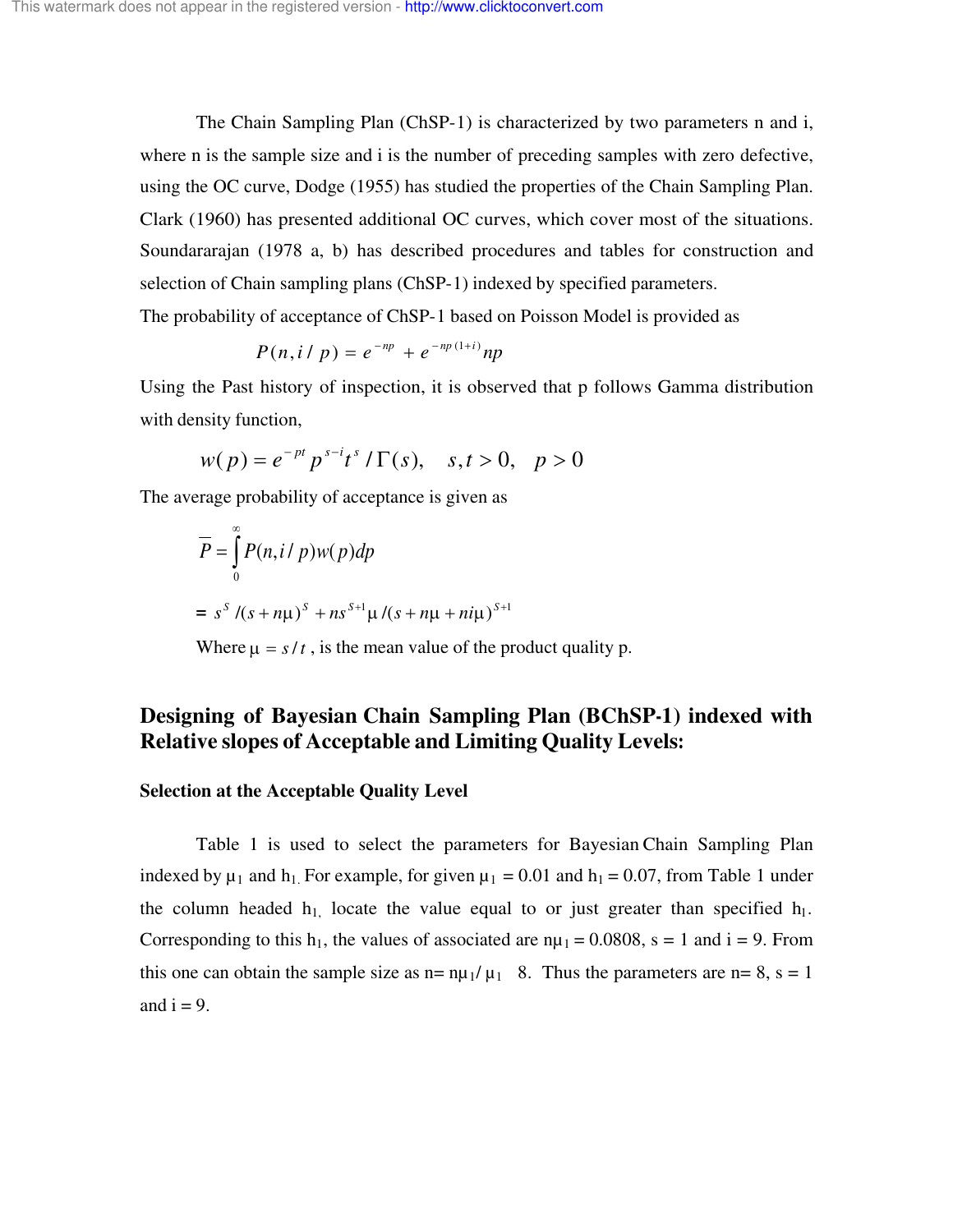#### **Selection at the Limiting Quality Level**

Table 1 is used to select the parameters for Bayesian Chain Sampling Plan indexed by  $\mu_2$  and  $\mu_2$ . For example, for given  $\mu_2 = 0.02$  and  $h_2 = 0.9$ , from Table 1 under the column headed  $h_2$  locate the value equal to or just greater than specified  $h_2$ . Corresponding to this h<sub>2</sub>, the values associated are  $n\mu_2 = 9.1086$ , s = 1 and i = 9. From this one can obtain the sample size as  $n = \frac{n\mu_2}{\mu_2}$  10. Thus the parameters are  $n = 10$ , s  $= 1$  and  $i = 9$ .

#### **Selection through Inflection Point**

Table 1 is used to select the parameters for Bayesian Chain Sampling Plan indexed by  $\mu_0$  and  $h_0$ . For example, for given  $\mu_0 = 0.01$  and  $h_0 = 0.5$ , from Table 1 under the column headed  $h_0$  locate the value equal to or just greater than specified  $h_0$ . Corresponding to this h<sub>0</sub>, the values associated are  $n\mu_0 = 1.0326$ , s = 1 and i = 9. From this one can obtain the sample size as  $n = \frac{n\mu_0}{\mu_0}$  10. Thus the parameters are n =10, s = 1 and  $i=9$ .

#### **Selection through ratio of relative slopes**

Table 1 is used to select the Bayesian Chain Sampling Plan parameters for specified AQL (or LQL) with h<sub>2</sub> and h<sub>1</sub>. For example, for given  $\mu_1 = 0.01$ ; h<sub>1</sub> = 0.07; h<sub>2</sub> = 0.9,  $h_0 = 0.5$ , one can find that  $h_2 / h_1 = 12.86$ . Using Table 1 under the column headed  $h_2 / h_1$  $h_1$ , locate the value which is equal to or just greater than desired ratio. Corresponding to this located ratio, the values associated are  $n\mu_1 = 0.0808$ , s = 1 and i = 9. From this one can obtain the sample size as  $n= \frac{nq_1}{\mu_1}$  8. Thus the selected parameters are  $n = 8$ , s = 1 and i= 9. For the ratio  $h_0 / h_1 = 7.14$ , using Table 1 under the column headed  $h_0 / h_1$ , locate the value which is equal to or just greater than desired ratio. Corresponding to this located ratio, the values associated are  $n\mu_1 = 0.0917$ , s = 1 and i =6. From this one can obtain the sample size as  $n = \frac{n\mu_1}{\mu_1}$  9. Thus the selected parameters are  $n = 9$ , s = 1 and i= 6.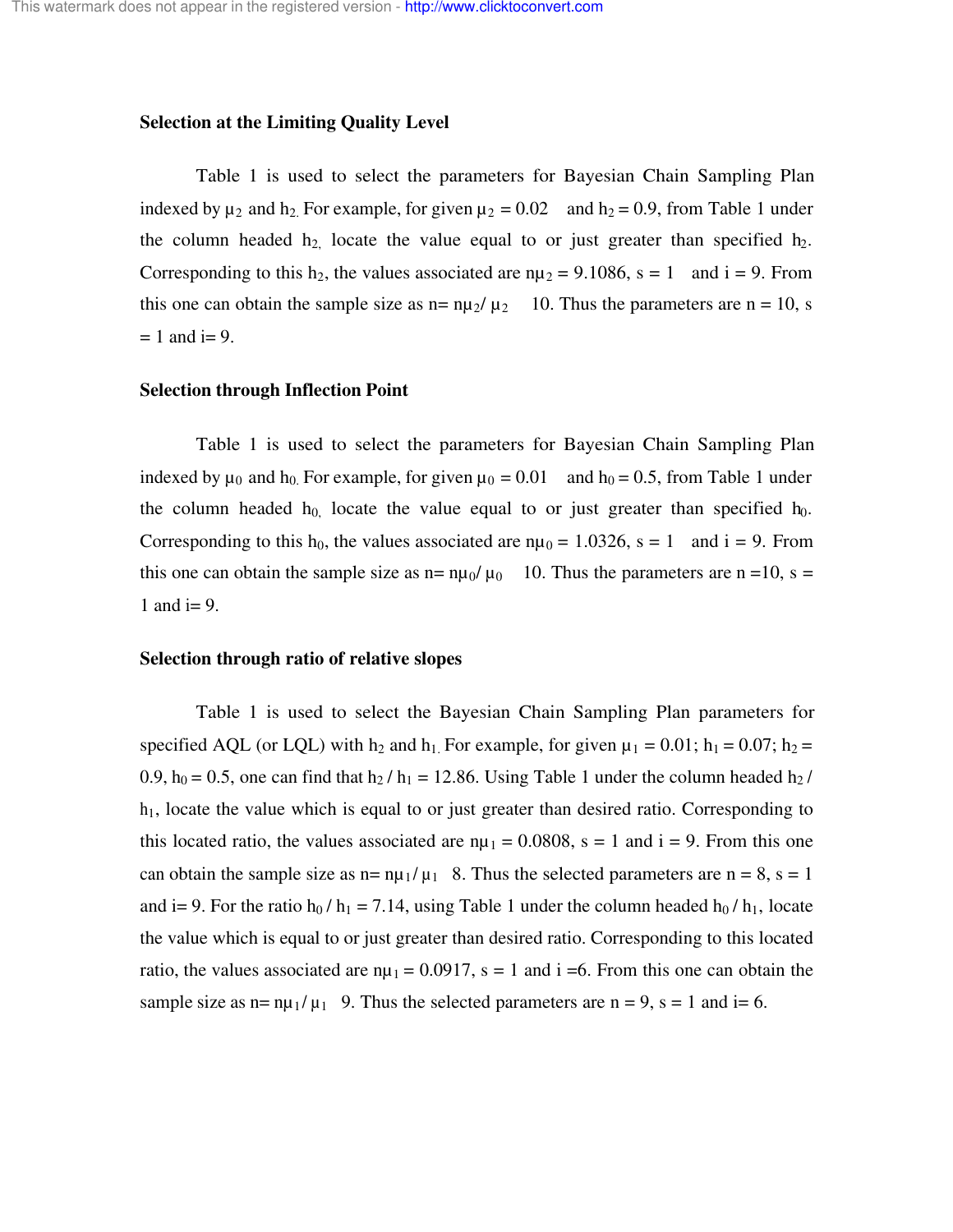# **Conversion of Parameters**

It is necessary to convert a given set of parameters to another familiar set providing information on other related parameters. Conversions are arrived using Table 1. For example when  $\mu_1 = 0.01$ ;  $h_1 = 0.07$  are specified the other set of parameters are found using these tables. Corresponding to  $h_1 = 0.07$  one finds using table 1, s = 1, i = 9,  $n\mu_1 = 0.0808$ ,  $n\mu_0 = 1.0326$ ,  $n\mu_2 = 9.1086$ ,  $h_1 = 0.0701$ ,  $h_2 = 0.9019$ ,  $h_0 = 0.5131$ . Dividing  $n\mu_1$  by  $\mu_1$  one gets n = 8 for the Bayesian Multiple Deferred State Sampling Plan with  $\mu_2$  $= 1.1386$ ,  $\mu_0 = 0.1291$ . When  $\mu_1 = 0.01$  and  $h_1 = 0.07$  the other set of parameters are

$$
\mu_1 = 0.01;
$$
  $h_1 = 0.07$   
\n $\mu_0 = 0.1291;$   $h_0 = 0.5131$   
\n $\mu_2 = 1.1386;$   $h_2 = 0.9019$   
\n $\mu_* = 0.0117;$   $h_* = 0.0821$ 

# **Construction of Tables.**

The expression for APA function for Bayesian Chain Sampling Plan  $\overline{P}$  is given in equation

$$
\overline{P} = \int_{0}^{\infty} P(n, i/p) w(p) dp
$$

$$
\overline{P} = \frac{s^{s}}{(s + n\mu)^{s}} + \frac{n\mu s^{s+1}}{(s + n\mu + i n\mu)^{s+1}}
$$

Where  $\mu = s/t$ , is the mean value of the product quality p.

Differentiating the APA function with respect to  $\mu$  gives

$$
\frac{d\overline{P}}{d\mu} = \frac{-ns^{s+1}}{(s+n\mu)^{s+1}} + \frac{ns^{s+2}(1-n\mu-n\mu i)}{(s+n\mu+n\mu i)^{s+2}}
$$

The relative slope h at  $\mu$  is,

$$
h = \frac{-\mu}{\overline{P}(\mu)} \frac{dP(\mu)}{d\mu}
$$

Differentiating the APA function with respect to  $\mu$  and evaluating at  $\mu$  we get various values of (i, s) and their corresponding  $n\mu_1$ ,  $n\mu_0$ ,  $n\mu_2$  and  $n\mu_*$  values are substituted in the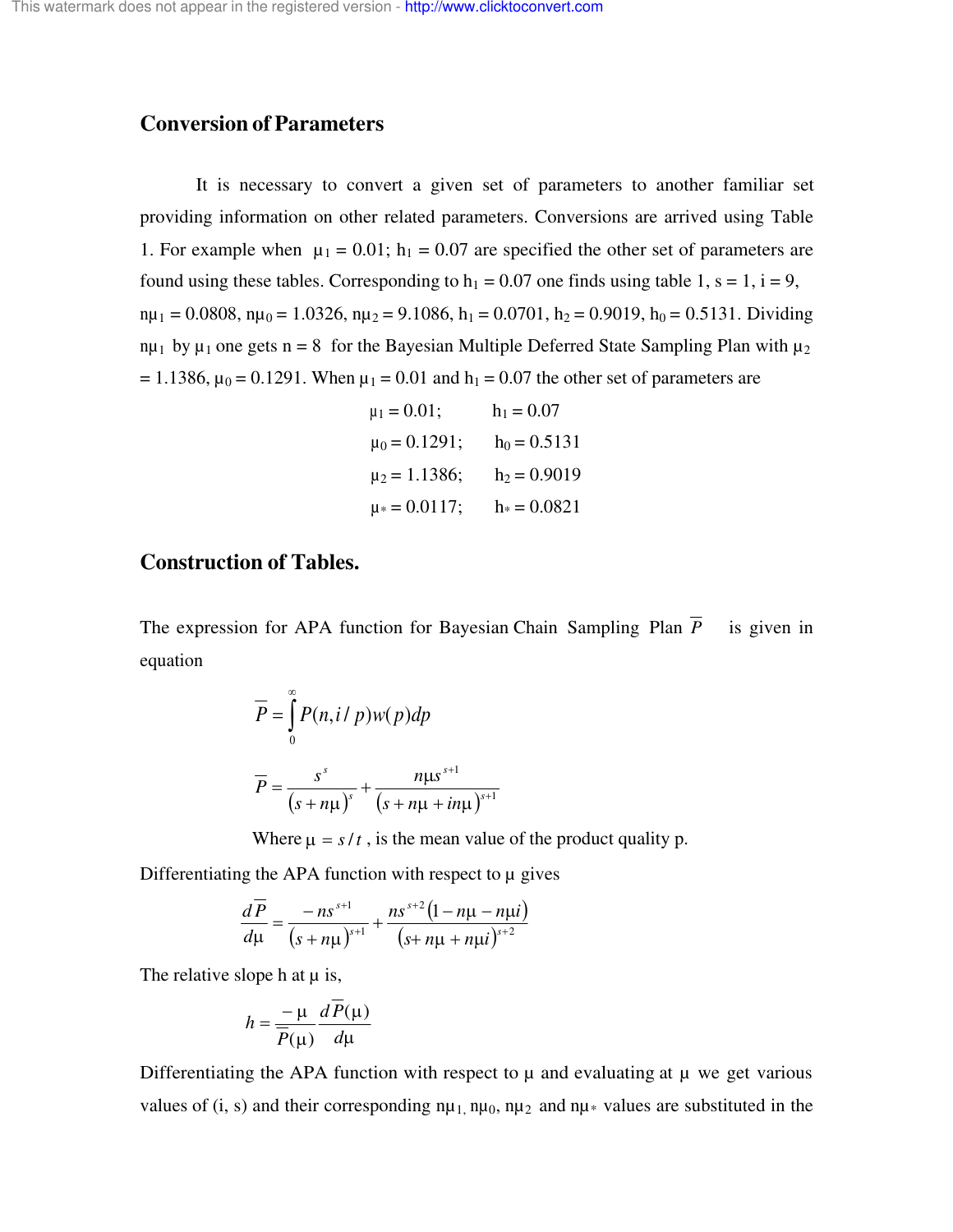equation and the relative slopes at  $\mu = \mu_0$ ,  $\mu_1$ ,  $\mu_2$ ,  $\mu_*$ , the values  $h_0$ ,  $h_1$ ,  $h_2$  and  $h_*$  are obtained and tabulated in Table 1.

#### **Comparison with Conventional Plan**

 The values obtained from Bayesian MDS are compared with Conventional MDS. On comparison it is observed that n  $\mu$  value is much less than n  $p_1$  for smaller values of s and as s increases n  $\mu$  tends to n p<sub>1</sub>. But n  $\mu$  is much greater than n p<sub>2</sub> for smaller values of s and as increases n  $\mu$  tends to n p<sub>2</sub>. So, when it is known from the past history that the product is very good, more lots will be accepted under the current process of production. OAOQL for Bayesian plan is lesser than AOQL values for conventional plan for small values of s and as s increases OAOQL reaches AOQL of conventional plan.

#### **Conclusion**

Bayesian Acceptance sampling is the technique, which deals with procedures in which decision to accept or reject lots or process is based on the examination of past history or knowledge of samples. The present work mainly relates to the construction and selection of tables for Bayesian Chain Sampling plan indexed through relative slopes of Acceptable and Limiting Quality Levels. Conversions of parameters are also given for convenience. Tables are provided here which tailor-made, handy and ready-made use to the industrial shop-floor condition.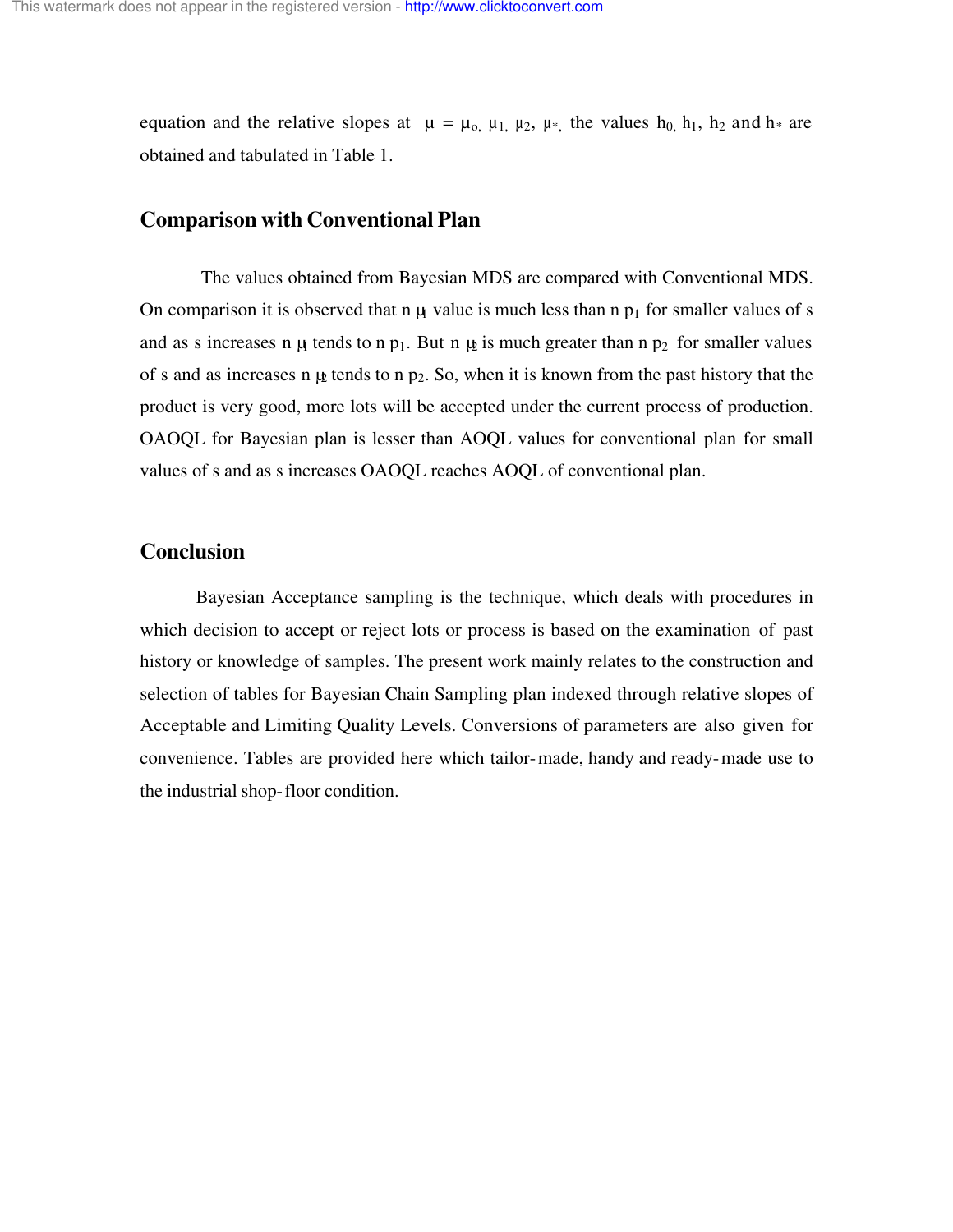# **REFERENCES**

- 1. AMERICAN NATIONAL STANDARDS Institute/American Society for Quality Control (ANSI / ASQC) Standard A2 (1987), Terms, Symbols and Definition for Acceptance Sampling, American Society for Quality Control, Milwaukee, Wilconsion. USA.
- 2. CALVIN. T. W. (1984). How and When to Perform Bayesian Acceptance sampling, 7, American Society for Quality Control.
- 3. CASE. K.E., J.B. KEATS. (1982). On the Selection of a Prior Distribution in Bayesian Acceptance sampling, Journal of Quality Technology 14, No. 1, 10-18.
- 4. CLARK, C. R. (1960), OC Curve for ChSP-1 Chain Sampling Plans, Industrial Quality Control, Vol.17, No. 4, pp. 10-12.
- 5. GOVINDARAJU, K. (1990), Selection of ChSP-1 Chain Sampling Plans for given Acceptable Quality level Communications in Statitics, Theory and Methods Vol.19, No. 6, pp. 2179-2190.
- 6. HALD. A. (1965). Bayesian Single Sampling Plans for Discrete Prior Distributions, Maty, Fys. Dan. Vid. Selsk 3.
- 7. LATHA. M. (2002). Certain Studies Relating to Bayesian Acceptance Sampling Plans, Ph.D Thesis, Bharathiar University, Tamilnadu.
- 8. MANDELSON. J. (1962). The Statistician, the Engineer and Sampling plans, Industrial Quality Control 19,. 12 – 15.
- 9. OLIVER. L. R., SPRINGER. M.D. (1972). A General Set of Bayesian Attribute Acceptance Plans, American Institute of Industrial Engineers, Norcross, G. A.
- 10. SURESH. K.K. (1993). A Study on Acceptance Sampling using Acceptable and Limiting quality Levels, Ph.D Thesis, Bharathiar University, Tamilnadu.